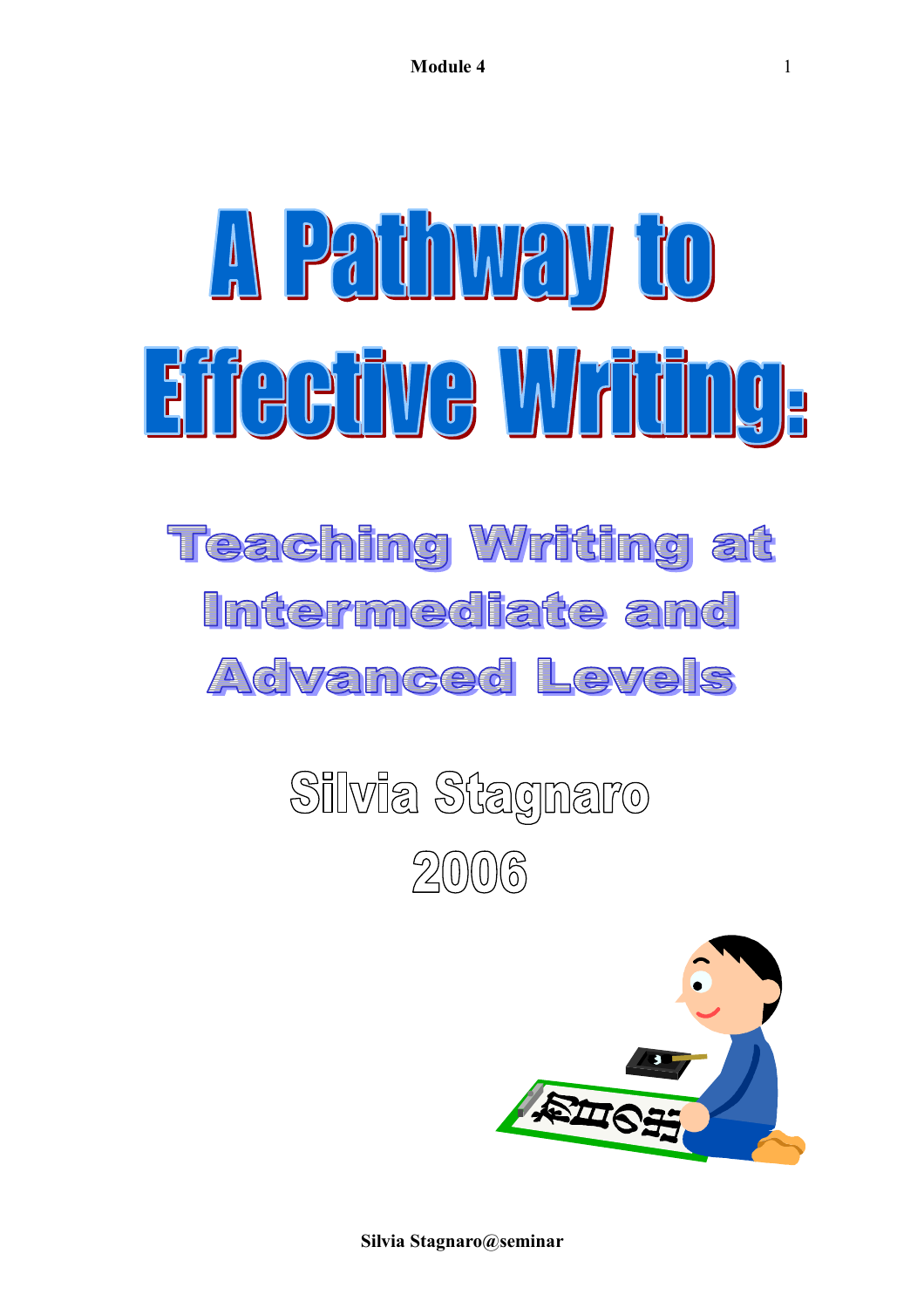In the previous three modules we looked at the process of writing, the methods that can be used to help students become better writers and some techniques that can be used to enhance our students' abilities to work on different writing genres. In this Module we shall try to summarise all these concepts into a set of strategies that we can tell our students to use so that their written production is really worthwhile.

The strategies are meant to be used for the development of any writing genre. They are presented in a likely order for a student who is addressing a writing task. However, depending on the specific task you set, you may choose to use any of the strategies in any order. It is also important to note that it would rarely be necessary to use **all** the strategies and that as students progress in their writing abilities, and incorporate the strategies as part of their routine, they will feel more confident and will depend less and less on a step by step procedure.

#### **WRITING STRATEGIES FOR STUDENTS**

- 1. *Choose a good topic*: the first problem all writers encounter is finding a topic that is worth developing. There are some rules that students need to bear in mind when they choose a topic to write about. Below is a list of questions that you can offer to your students before they start writing.
	- ! **Is the topic something you have strong feelings about?** The extent to which a writer cares about his topic is probably one of the greatest influences on how successful their finished piece is. Feelings about the topic will affect:
		- **(1)** The amount of effort of you put in: the more you care, the greater the effort you are prepared to expend;
		- **(2)** Your voice: voice is the personal quality in a piece of writing. The greater you care about the topic, the stronger your personal voice;
		- **(3)** Fun: if you care about the topic, you will have fun writing about it, which will result in a more enjoyable piece for your readers too.
	- ! **Is the topic something you know a lot about?** No one can write about things he doesn't know. If you don't know a lot about your topic, you can:
		- **(1)** Do some research and learn more about it.

 $\mathfrak{D}$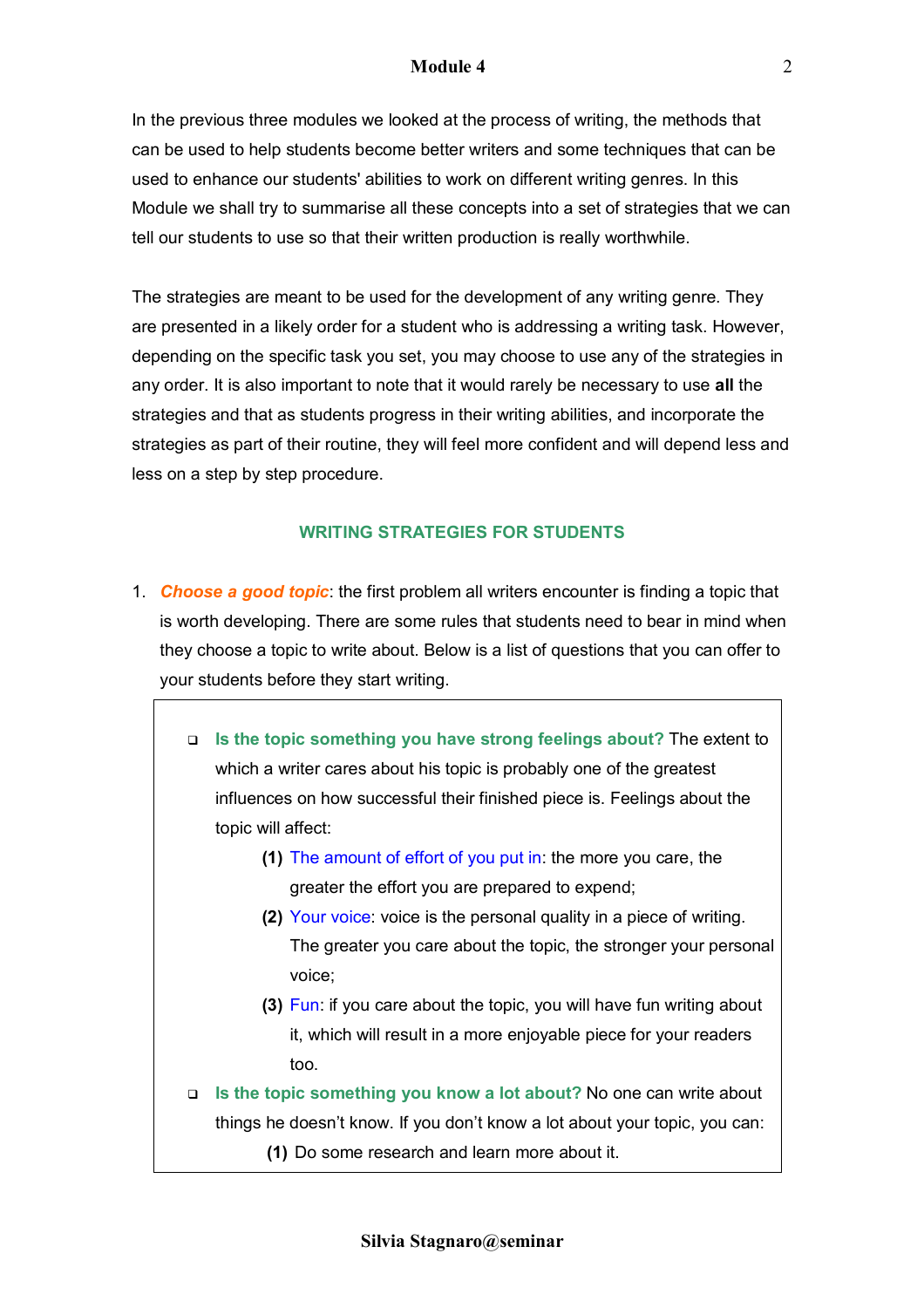**(2)** Pick something different to work on that you know more about.

- ! **Is the topic something you can describe in great detail?** Details are the heart of any good piece of writing. Without good details, most pieces are boring. Knowing a lot about a topic also involves knowing the little things about it that readers probably don't know.
- ! **Is the topic something your audience will be interested in?** Before you can answer this question, you have to know who you're writing for. In your case, most probably, your audience usually consists of the other students in your class plus the teacher and sometimes an examiner. But often we write for wider audiences, too. In either case, you have to know who your audience is and why they might be interested in the topic you've chosen to write about.
- ! **Is the topic something your audience will feel was worth reading?** Your readers have to spend time and effort to read your writing. Your writing has to tell them something that will keep them reading all the way to the end, and make them feel it was worth getting there.
- 2. *Develop an idea:* one of the biggest problems students confront is trying to explain something or persuade someone of something and not being able to. This is highly frustrating, especially considering that in writing they can't be there to clear up any confusion. The only thing a writer can do is make sure that his argument makes sense. This strategy can help students focus in this respect, especially when doing expository and persuasive writing.

#### **What - Why - How - strategy**

ï **WHAT do you think?** This is your opinion. Sometimes a single sentence will be all you need. You can also think of it as your controlling idea if youíre writing an essay.

**• WHY do you think it?** If you've got an opinion, you've got a reason for it, and often more than one. If you canít think of a reason, maybe your opinion isnít really what you think. (But then, that's just *my* opinion!)

ï **HOW do you know?** For every reason you should have at least one example or other kind of proof. The key to a successful argument is great support. Youíve got to be able to back up everything you say with good reasons and solid evidence.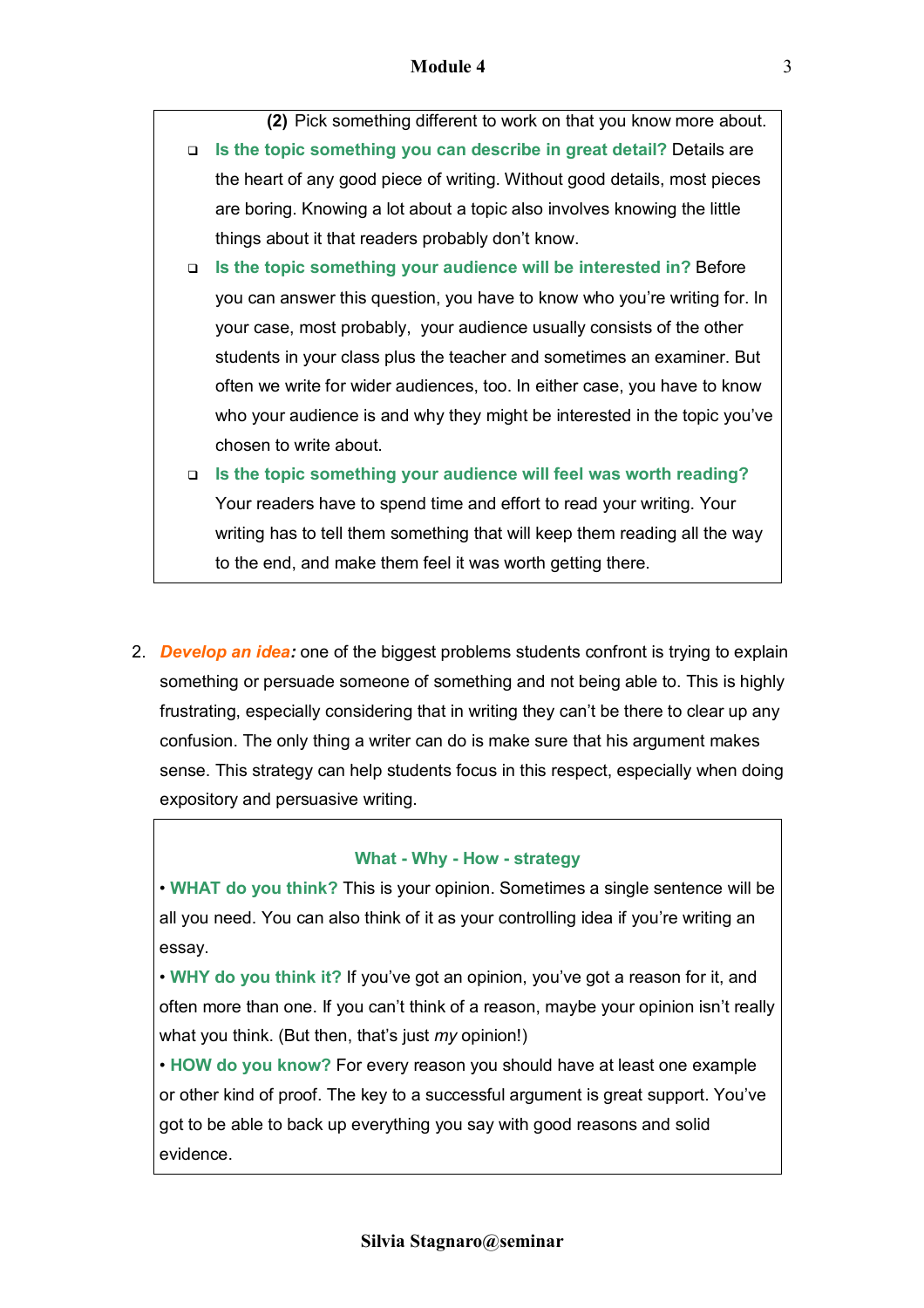In addition to helping with the organization of ideas, this strategy can be used to help students organise a paragraph. Consider the following example:

| <b>WHAT</b>               | <b>WHY</b>                                                | <b>HOW</b>                  |
|---------------------------|-----------------------------------------------------------|-----------------------------|
| I think dogs make         | You can train them to do $\vert$ My dog can sit and fetch |                             |
| better pets than cats for | all kinds of cool things.                                 | a ball or a stick, and he   |
| several reasons.          | Cats are almost                                           | can even catch a frísbee    |
|                           | impossible to train.                                      | in the air when I throw it. |
|                           | (Another reason)                                          | (More examples)             |

Here's what a paragraph might look like if it was based on the first row of this What-Why-How chart. The paragraph is built by moving from left to right across a single row. The student is told to start with the "What," then move to the "Why," and finally, use the "How." It's important to remind the student that the words needn't be copied verbatim and that usually, changes are required for the paragraph to be cohesive and coherent:

I think dogs make better pets than cats. First of all, you can train dogs to do things that cat's can't. I have trained my dog to sit when I tell him and he does it every time. He can also fetch a stick or a ball, and he can even catch a frisbee in his mouth if I throw it to him. I've never heard of a cat that could do anything like this. In fact, Iíve heard people say that cats are almost impossible to train.

# *Some extra tips for students:*

- **The "How" column is the hardest.** Even though we might be quite sure of our opinions, it is always necessary to back them up with hard evidence. The important thing is to look in the right place. A personal experience may be all right when the students are talking about their own life. But if they're making a comment about a character in a book, they must look for evidence directly in the text.
- $\triangleright$  **The "How" column is the most important.** This column always has the most information in it because it contains the tangible evidence upon which all the student-writer's assertions are based. This information is also the most convincing and the one that might help the reader understand and accept the studentís opinion. Of course, this requires evidence.
- $\triangleright$  **The more unusual the position, the more the evidence needed.** The amount of support needed varies depending on how likely the audience is to believe the student. Unlikely opinions may require data, quotations and even visual support at times.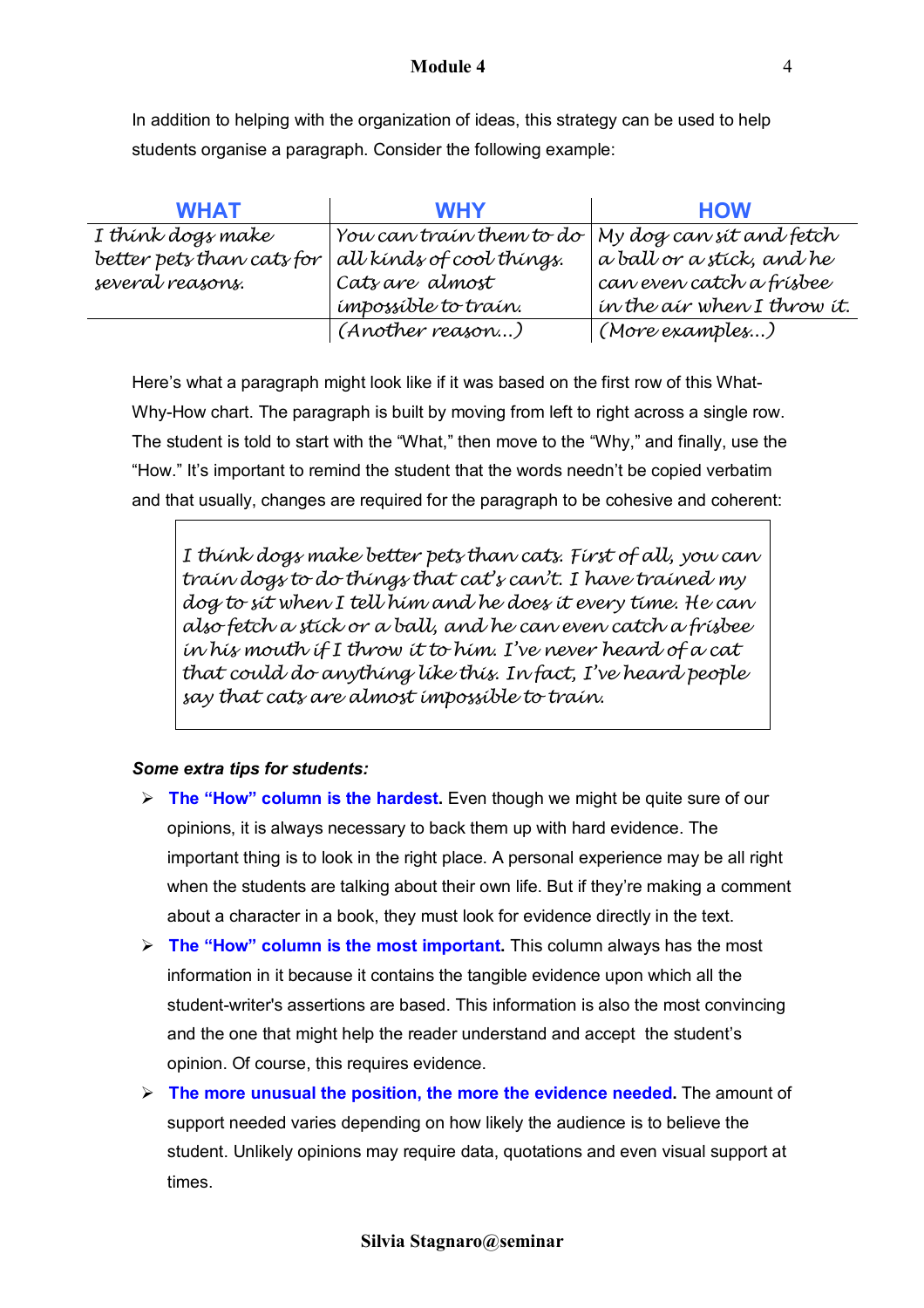3. *Add Detail*: Details are an extremely important part of writing because they make it possible for the reader to know exactly what a writer is trying to say.

• What's a detail? A detail is the answer to a question a reader might have. Usually readers are very curious and they almost always approach a text with questions they want the writer to answer.

• Why do we need details? If the writer doesn't give the readers the information they want, they get frustrated and may even stop reading.

**· How can the student put details in his writing?** This strategy is designed to help. Tell the student to select the sentence that needs more support, write it down on the left side of the chart, and then list details on the right side. When the chart is finished, the details can be put back into the piece. Below is an example of how you can teach your students to do this.

| <b>IDEA</b>                                                       | <b>DETAILS</b>                                                                                                                   |  |
|-------------------------------------------------------------------|----------------------------------------------------------------------------------------------------------------------------------|--|
| I had a huge car<br>accident one morning<br>when I was driving to | I was stopped in traffic on the freeway when a truck came<br>up behínd me.                                                       |  |
| school.                                                           | I heard hís engíne roar and I knew he was going too fast.                                                                        |  |
|                                                                   | He dídn't notice I was stopped so he dídn't slow down<br>until it was too late.                                                  |  |
|                                                                   | He slammed on his brakes and veered to the right but he<br>still hít me. Hís truck crunched most of the ríght síde<br>of my car. |  |
|                                                                   | Glass and metal went flying everywhere.                                                                                          |  |
|                                                                   | I was scared at first because I thought I was going to get<br>hurt. But afterwards, I was relieved.                              |  |
|                                                                   | No one was hurt and I was still able to drive my car<br>away. But ít needed over \$5000 of repaír work.                          |  |

This can even be done as a whole class activity through brainstorming until students get used to looking for all the necessary details to make their written piece interesting enough.

4. *Develop a narrative*: we frequently tell people about something that happened to us, or telling a friend about a movie, or part of a story we've read. All of these things

#### **Silvia Stagnaro@seminar**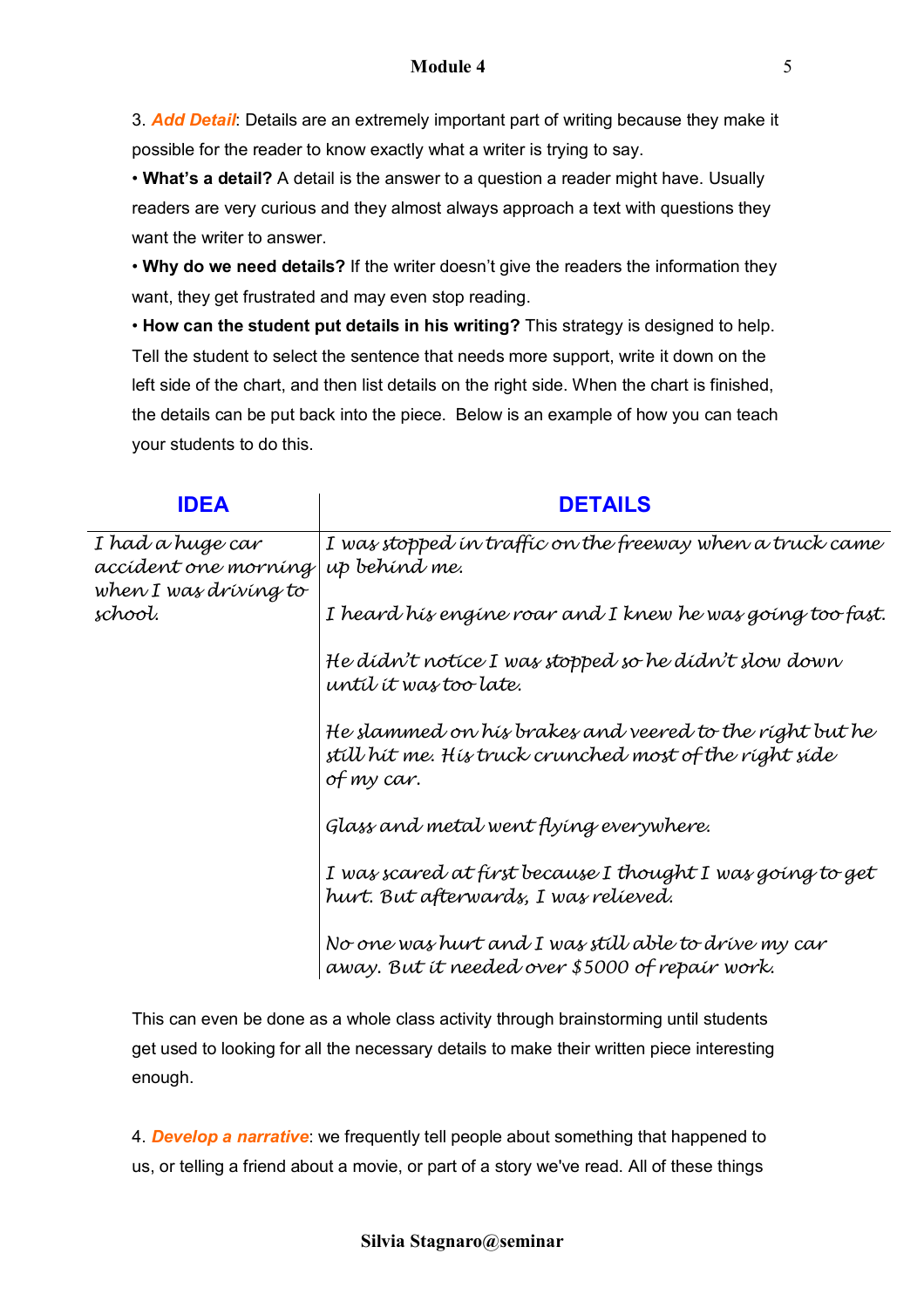involve a sequence of events. When describing a sequence of events, it is possible to use the same basic structure, which basically consists of three parts:

• Transitions. These are short phrases like "Then" or "After a while" or "In the beginningî that help to introduce each new action in the sequence. It's not necessary to have a transition for each action, but they can be very helpful at making sequence flow smoothly.

**• Actions.** These are the actual events listed in the order in which they occurred.

ï **Details.** This is additional information about each action. For each action, the audience will probably have two or three important questions that need to be answered through the details.

| <b>TRANSITION</b> | <b>ACTION</b>             | <b>DETAILS</b>                            |
|-------------------|---------------------------|-------------------------------------------|
| Last summer       | I went on vacation        | · We go almost every year.                |
|                   | wíth my famíly to the     | $\cdot$ It's fun because there's a lot to |
|                   | ocean.                    | do.                                       |
|                   |                           | $\cdot$ I get to do a lot of exploring    |
|                   |                           | wíth my dog.                              |
| On the thírd      | I was walking with my     | · We were about 75 feet up from           |
| day,              | dog along a clíff         | the beach.                                |
|                   | overlookíng the beach     | • We were on a path with trees            |
|                   | below.                    | and brush and bíg píles of rocks          |
|                   |                           | by the edge.                              |
| As we got up to   | We saw a small anímal     | . It startled me at first but then        |
| the híghest       | scurry under some         | I realísed that ít was probably           |
| point on the      | rocks.                    | more afraíd of us than we were            |
| clíff,            |                           | of ít.                                    |
|                   |                           | · I just kept on walking.                 |
| All of a sudden,  | My dog ran after the      | • He líkes to chase thíngs.               |
|                   | anímal and jumped         | • I was amazed at how fast he             |
|                   | over the rocks to try to  | ran.                                      |
|                   | get ít.                   | • He got close to the rocks but           |
|                   |                           | dídn't stop. He just went ríght           |
|                   |                           | over.                                     |
| [No Transítion]   | I ran after hím, looked   | . I was so scared.                        |
|                   | over the edge of the      | • I thought he'd gone over the            |
|                   | clíff, and found hím      | clíff and had fallen all the way          |
|                   | clíngíng to some brush    | down.                                     |
|                   | hangíng by hís þaws.      | . He looked scared, too.                  |
| At fírst I dídn't | I tríed to reach over the | · I grabbed a piece of the                |
| know what to      | rocks to pull hím up.     | branch and pulled hím up wíth             |

Below is an example of how this strategy can be used to plan a narrative: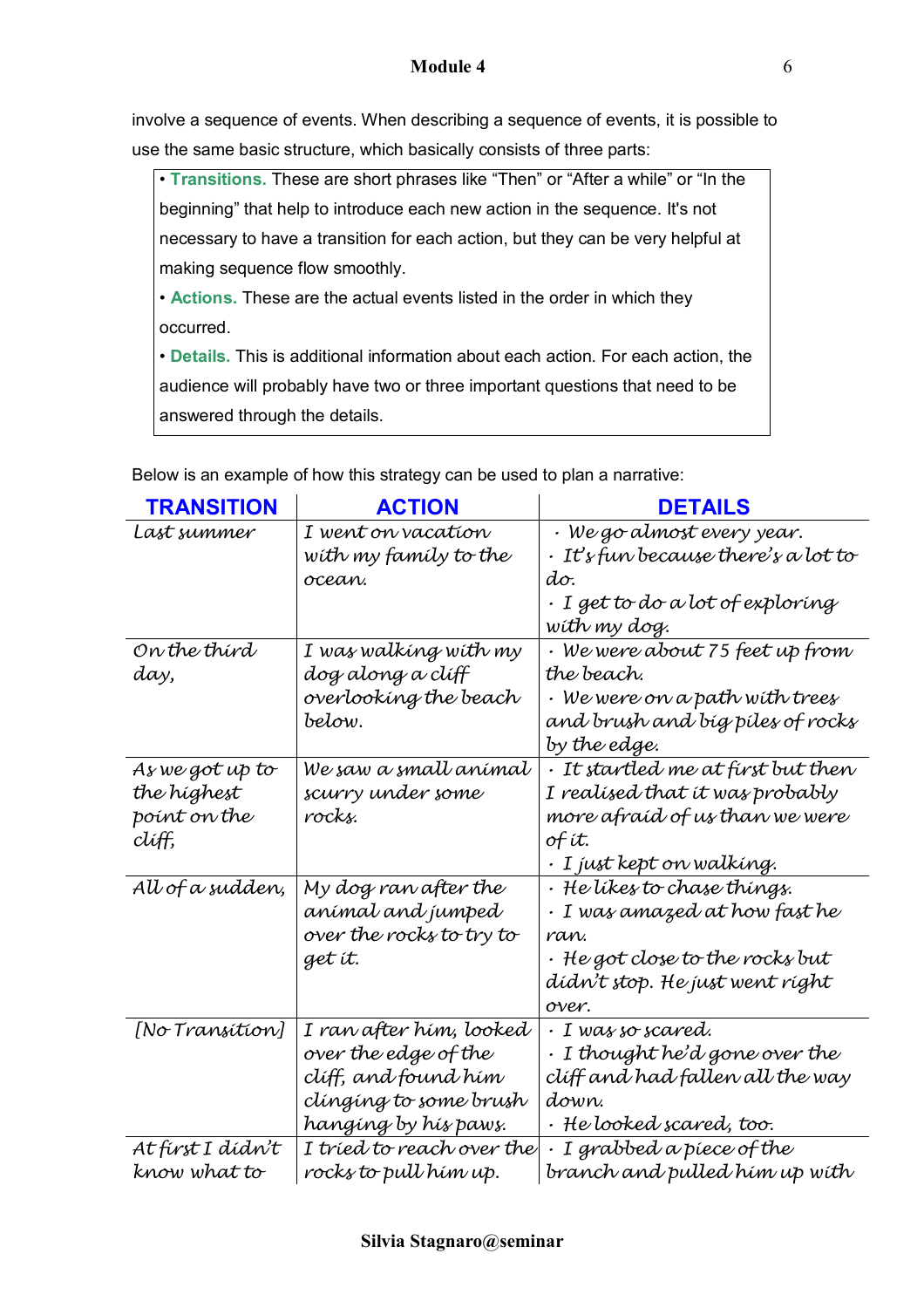$d\sigma$ . Then,  $\qquad \qquad$   $\vdots$ 

ï I just kept telling him to hold on and not move.  $\cdot$  I could tell that he was just as scared as I was

When filling out this chart, tell your students to start in the "Action" column first. Fill in the first box with the first thing that happens. Then, go to the last "Action" box and write the end. Then fill in everything in between. When they finish the "Action" column, tell them to add a couple of details for each action. Finally, tell them to think of simple phrases for the "Transition" column that introduce each action.

5. *Begin with the End in Mind*: Itís a lot easier to get somewhere if you know exactly where you're going when you start. In writing, it is crucial to know one's purpose. A written piece is finished when the writer has achieved his purpose. But thinking of purpose as simply "to entertain" or "to inform," makes it very difficult to know what to write. Having a clear purpose in mind, even if it's not exactly perfect, will help the student write more quickly and more effectively.

One possibility is to write out an ending before anything else, a simple paragraph or two. Here's a possible ending to a fish story:

More than anything else parents do for their children, it's the time they spend with them that their kids will remember forever and value most. I know my dad gave me many birthday and Christmas gifts, and he certainly tried to give me a lot of advice, but it's the fishing that I remember most fondly. It was always something I could count on, something that brought us back together when we had been apart, something I knew we would always do again. Except that after I grew up, we didnít do it again. And I have always missed it. If I ever become a parent, I hope I'll remember to set aside enough time to be with my kids, especially regular time that they can count on. And I hope, too, that we can continue to count on our time together even after they grow up.

The writer may not be totally sure if it is any good, but at least he has a destination in mind; so he'll know when he gets there, even if he eventually finds out that it's not exactly where he wants to be.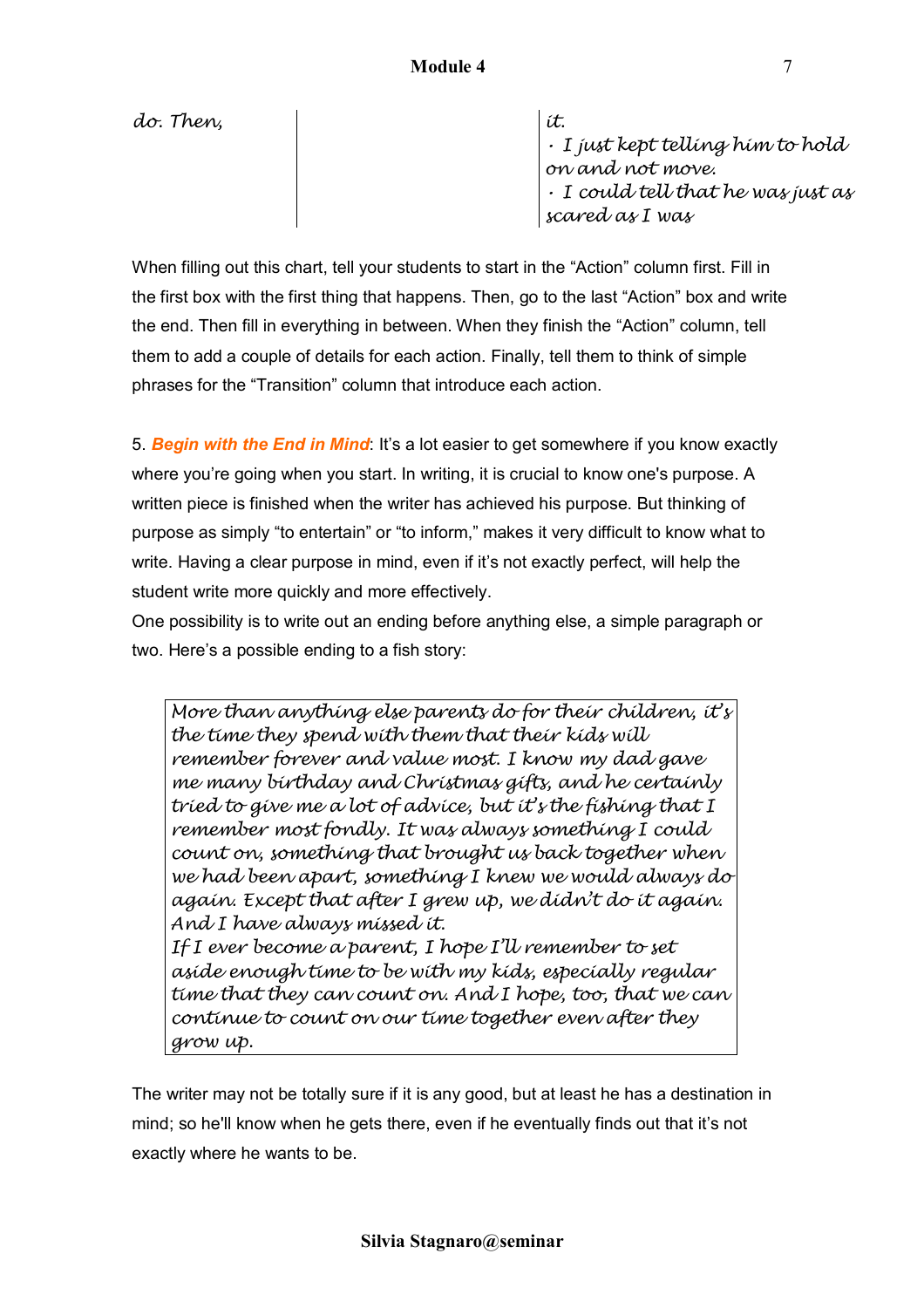6. *Create a good beginning:* most readers donít want to waste their time reading something that doesnít interest them. And the way most readers determine their level of interest is by reading the beginning and seeing if they like it. To help the students think of a good beginning for a piece, there are three important criteria you can ask them to consider.

• Catching the reader's attention. As soon as the first paragraph, maybe even the first sentence, the writer need to hook the reader through something that says "This is a good piece you'll really enjoy!" **• Making the reader want to read more. Then, the writer needs to get** them to read the rest of the piece. The beginning has to have something in it that makes the reader curious about what's coming up next. **Example in Being appropriate to purpose and audience. Readers want to feel** the beginning as an invitation to an interesting and enjoyable experience. The writer must make sure that the readers won't feel disrespected, or that their time is being wasted, or that they are underestimated.

The beginning is the most important part of a piece of writing. The following are some tips that we can give our students to help them make sure that their readers will want to read the whole piece.

#### **1. Start with an interesting description.**

#### Ashes filled the air when I was around the camp fire. Crackle, crackle it went.

In this beginning to a story about a camping trip, the writer begins with an interesting description of a camp fire. The writer is using sight and sound details that we might not normally think of and this is what makes this beginning effective.

#### **2. Start with a sound.**

Boom! The trunk slammed. Bang! The car doors slammed as we got out of the van. Starting with a sound is a simple but effective way to get your reader's attention. In this beginning, the writer uses two sounds and a simple repetition to make the beginning even more interesting.

#### **3. Start with the past in the present.**

It is April 10, 1912. The Titanic is going to travel all the way from England to America. In this history piece, the writer is writing about the past but using the present tense. This pulls the reader into the story by giving him the feeling that the action is happening right now.

#### **4. Start with an exclamation.**

ìYeah! Weíre going to Disneyland tomorrow! Yeah!î I yelled about as loud as I could.

8

#### **Silvia Stagnaro@seminar**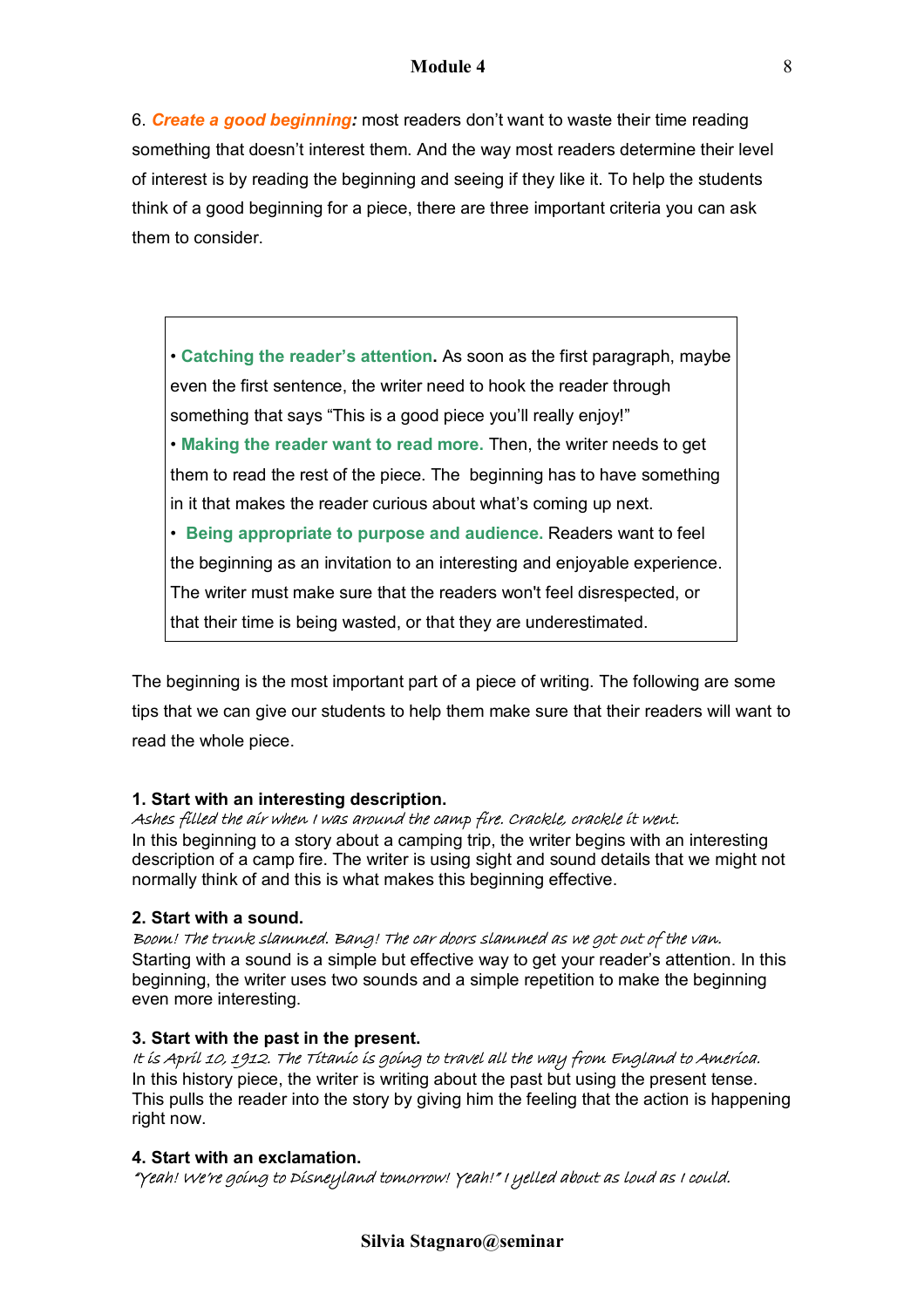Readers can't help but get a bit excited when the first thing they read is an exclamation. Usually, the exclamation is a single word followed by an exclamation mark: "Cool!" or "Awesome!" or "Ouch!" Etc. Then, the next sentence or two tells the reader what is being exclaimed about.

#### **5. Start with a thought.**

#### ìIím in big trouble nowî, I thought to myself.

If you start your piece with someone thinking about something, your readers will almost always want to know why someone is thinking about it.

#### **6. Start with a complaint.**

#### It seems like we never go swimming at Chascomus Lake!

In this beginning, someone is expressing strong feelings and that almost always draws the reader into the story.

# **7. Start with a surprise.**

# Wow! I kicked the ball as hard as I could and I scored a goal!

Chances are that if the first line of your piece begins with some kind of surprise, your reader will feel surprised, too. This beginning also starts with an exclamation and that helps convey the writerís feeling in a strong way the reader will be able to relate to.

# **8. Start with a question.**

# Have you ever been an Editor-in-Chief? Well I'll tell you, it's a big job!

If you ask a question at the beginning, your readers will find themselves wanting to answer it, and this will draw them in. Sometimes, you donít actually answer the question at all. In other situations, the writer may choose to answer gradually throughout the piece. This is one of the easiest leads to come up with.

#### **9. Start with a scary, exciting, or intense moment.**

#### ...I tried to run, but I couldn't. The monster seemed to be growing by the minute! And then, the most horrible thing was about to happen — I screamed and sat bolt upright in bed. I gasped swallowing huge amounts of air.

This writer is starting the piece with the end of a nightmare. The use of the ellipsis at the beginning tells us that we're right in the middle of something. Then the dash at the end of the dream signals the interruption of waking up. It's a good description of the intensity everyone feels when they awake suddenly from a bad dream.

#### **10. Start with your main idea.**

# I will always love my grandparentsí beach house. The way the waves role over the sand and the way the sand flows between your toes. The way we pick up rocks and watch the sand crabs scurry away. The way we dig for clams and end up knee deep in the never ending sand.

This is the beginning of a descriptive essay about a family holidayspot. The writer just starts right off with the one most important thing he wants you to know: "I will always love my grandparents' beach house." But then he gives you some nice description to go with it, a few sentences that show you what he loves about it.

#### **11. Start with a hint of something interesting to come.**

#### It all started on an average day. I didnít think anything unusual was going to happen, but I was wrong!

One of the best ways to hook your readers is to give them just a hint of something interesting without telling them what it is.

# **12. Start by revealing something unusual.**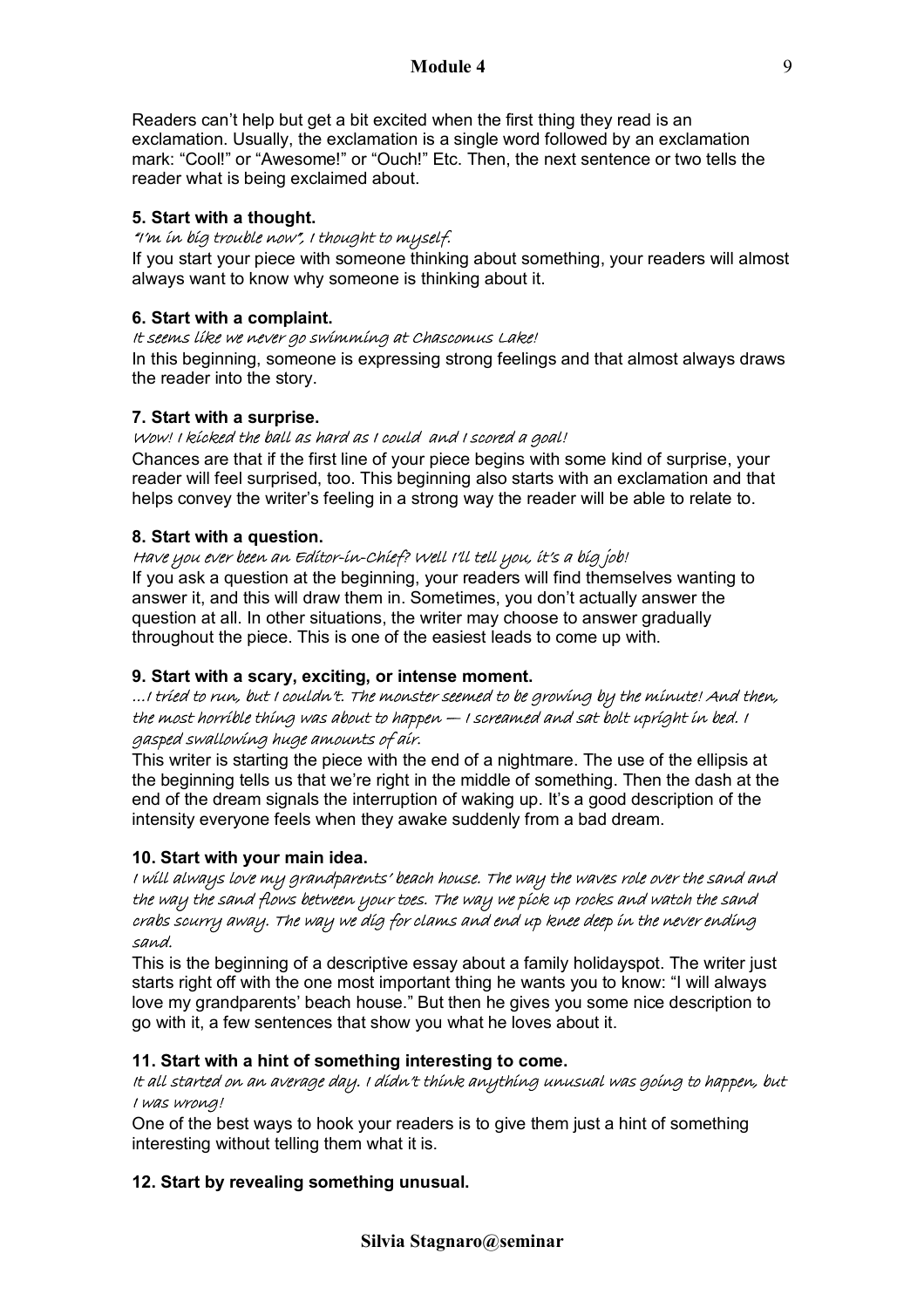#### ìCompany halt!î yelled the drill master. My mom stopped and went into position. Her dog tags clinked as she moved.

Here the writer is playing on a prejudice that he knows most readers will have, a prejudice that makes his lead more effective because it reveals something unusual about the story.

# **13. Start with an unsettling description.**

#### A flash of lightning illuminates the harsh emptiness of the night. In an orphanage children cry mournfully. They are starving.

Sometimes the best way to get a reader's attention is to show them a picture of something they probably donít want to see. You have to be careful when you do this because you donít want to offend anyone or make them feel so uncomfortable that they stop reading.

# **14. Start by describing the setting.**

# The deafening crowd was packed into the stadium. Hundreds of people, wearing the club's Tshirt, were enjoying the game.

You can always start just by setting the scene. It's one of the easiest strategies to use. But use good descriptive language when you do it. A phrase like, "The deafening crowd was packed into the stadium<sup>"</sup> with a nice adjective ("deafening") and a strong verb ("packed"), paints a good picture in the reader's mind and reinforces the feeling of an important night.

# **15. Start by focusing your audienceís attention on something important.**  In my old, battered, black wallet I carry many things. A letter from a friend. My lunch ticket. My social security card. Many other titbits and items as well. There is one thing however, which I prize above all my possessions. It is a photograph.

This whole piece is about a photograph that is very important to the writer. So, to get us started, he leads us on a little trip through his wallet that ends with a very short sentence about the thing he wants us to think about. Many writers will set up their first paragraph this way. Theyíll start out in one place and lead you around for a little while until they end up, in the very last sentence, by telling you exactly what the piece is about.

7. *Don't forget the ending*! The other important point students need to be able to

master is the ending. Endings are hard, and there are three basic points a writer should not forget about:

#### **A good ending should**:

**• Feel finished.** A good ending should show that there's nothing else the writer needs to say.

ï **Give the reader something to think about or do.** Readers like to have something to consider, something to reflect on, something to take with them for the future.

**• Meet the reader's expectations. With the beginning and middle, the writer** sets up certain expectations in the minds of readers. The ending has to live up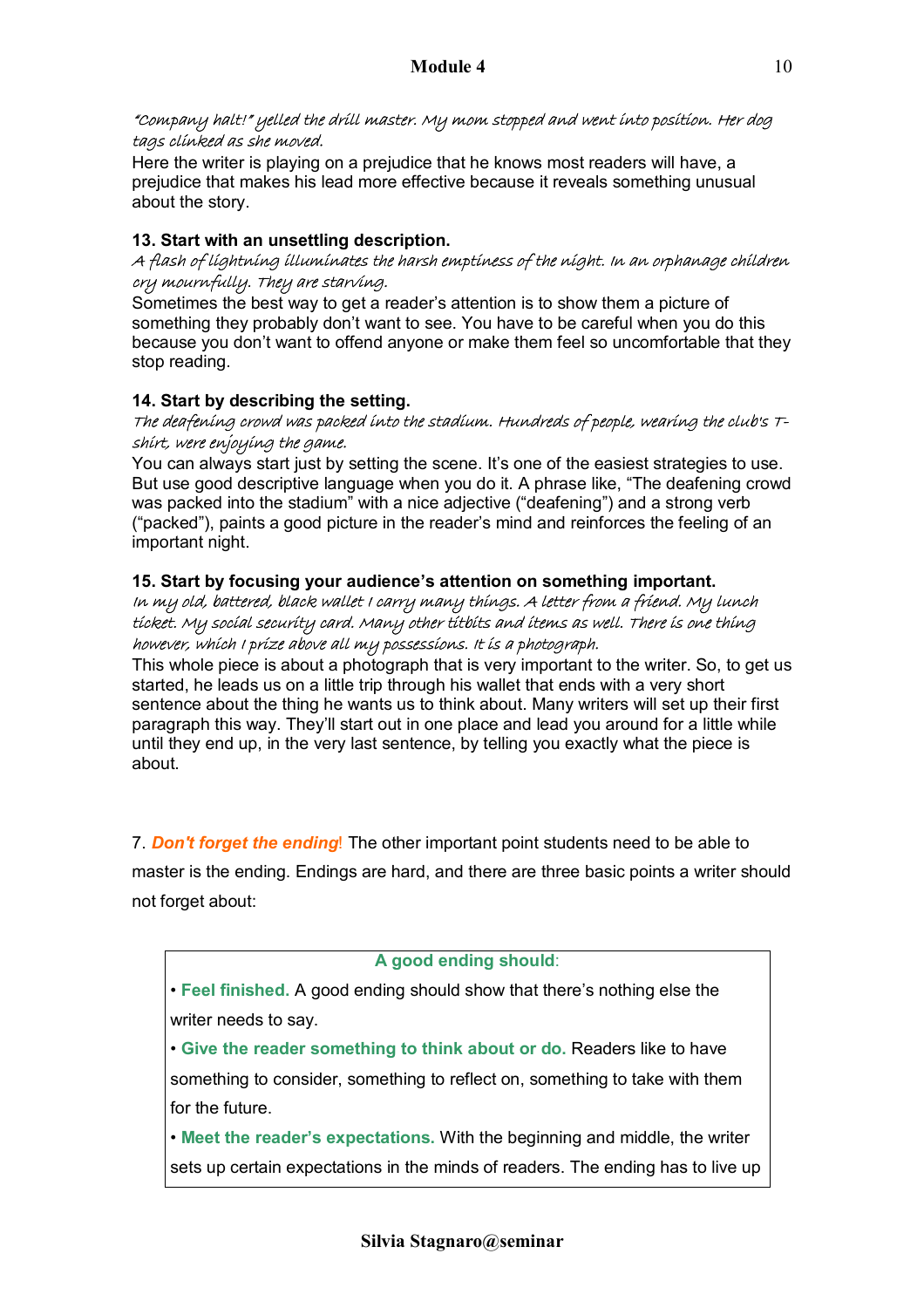to those expectations, it has to fulfil the promises made by everything that has come before.

Following are some strategies to help our students make their endings as effective as possible:

# **1. End with some advice.**

If you cannot swallow and your throat is puffy, then you have strep. You should get lots of rest. And get a shot because the shot will make you better faster than the medicine. If youíre thinking about going skydiving, take my advice: stop thinking.

It just seems like part of being human to want to tell other humans what we think they should do.

# **2. End with your big feeling.**

# When itís time to go, none of us wants to leave. As I say my good-byes, I think of all the fun we had, and what fun we will have next time.

Sometimes, at the end of an important experience, what we're left with is a single overwhelming feeling (hopefully, a good one). But even if weíre sad or angry or scared, ending with a big feeling usually works.

# **3. End with something you want your readers to remember.**

Remember, even though the Mariners are losing doesnít mean theyíre a bad team. So always remember to keep an extra key somewhere. You never know when you might need it. This is similar to the "advice" ending. It works because it gives the reader something specific to think about.

# **4. End with something you want your readers to do.**

Make a commitment to getting in shape today. Turn off the television, put down whatever it is youíre reading, start living a healthy life right now. Youíll be glad you did. This is a very strong type of ending which is most commonly found in persuasive pieces

# **5. End by thinking about the future.**

Last year was definitely the hardest, craziest year of my life. And I loved it! Things are going great. I never knew the incredible feeling of accomplishing things that in the past seemed impossible  $-$  not only with school, but with my entire life. Every day is another chance to do something great. And now I have the confidence and motivation to conquer anything that is put forth in front of me. I feel I owe this to many things and to many people, but most of all I owe it to myself. Now I think about the consequences of everything I do and say. And this helps me make better decisions, decisions that help me build a better future. The future! For the first time Iím looking forward to it.

Most of us think about the future all the time. Itís a normal and natural thing. That's why this type of ending feels normal and natural, too.

# **6. End with something you learned.**

# I learned that I shouldn't lie because it gets me into worse trouble. In the future I'm not going to lie. If I have a problem, Iím going to tell someone about it, and ask for help.

This is the classic "moral of the story" ending that most of us remember from when our parents read us stories.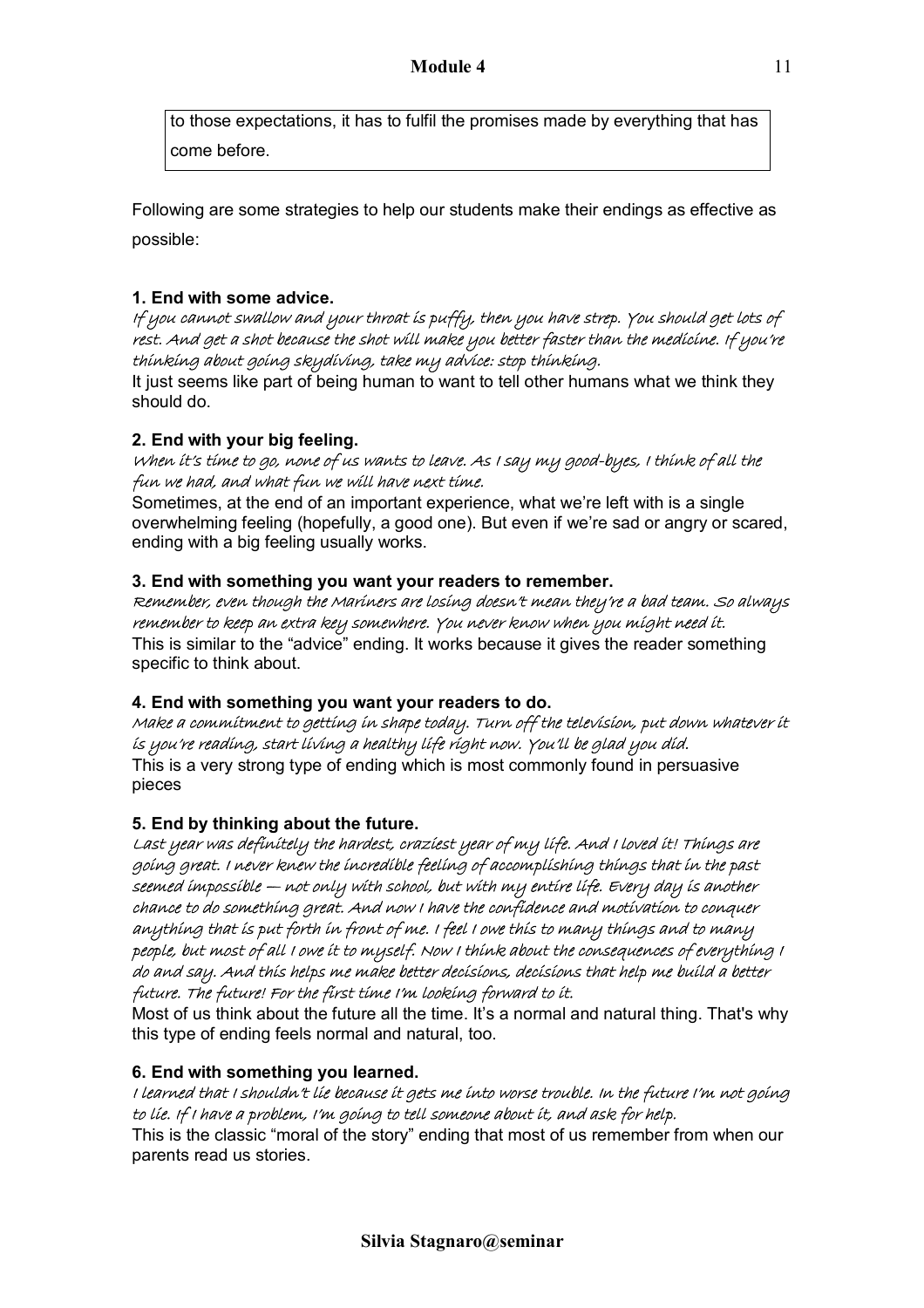# **7. End with your main idea.**

# An actor acts. A hero helps. The actor becomes famous and the hero does not. And that's just it: Heroes donít care about the credit, they just care.

The last thing your readers read is what theyíll probably remember best. Ending with your main idea is almost always a good strategy. The hard part is building up to it slowly and saving it for last.

# **8. End with a question.**

#### Will the human race ever see the irony in destroying the planet that is its only home? How much more evidence do we need before we take global warming seriously? If you can start a piece with questions, you can end a piece with questions, too.

# **9. End with a reflective evaluation.**

My whole world seems to be more on track now that sheís gone. My self-confidence, my general attitude has improved immensely. I do miss her sometimes. How could I not after three years of friendship? All I can think is that I was a good friend to her. Our relationship dídn't survive, but we'll always have the laughs... and the tears.

Often, when we find ourselves at the end of something, we want to make a judgement about it.

# **10. End with what you started with. (A "wrap-around" ending.)**

There are certain endings we should specifically tell our students to avoid:

**Endings that should not be used** 

- **The "The End" ending. This not a real ending, merely the** announcement of one.
- $\triangleright$  The "I hope you liked my story" ending.
- $\triangleright$  The "Tell them what you told them" ending. In this paper, I have just discussed blah, blah, blah...
- **Fig. 2 The "It was only a dream" ending. I was just about to... when I woke** up. It was only a dream.

# *Some final advice to give our students about how to end their written work:*

- $\checkmark$  Start slow and build. Usually, the first attempts at writing endings are a single sentence long. Eventually, as they grow more confident, students can be encouraged to try one-paragraph endings.
- $\checkmark$  Write the ending before getting there. As was said before, it is important to make the student aware of what he may want the readers to think and/or do when they finish reading and just write that down. Even if it's not perfect  $-$  and it usually isn't  $-$  this gives them something to work with. Then they can go back and write from wherever they were and head towards a new ending.